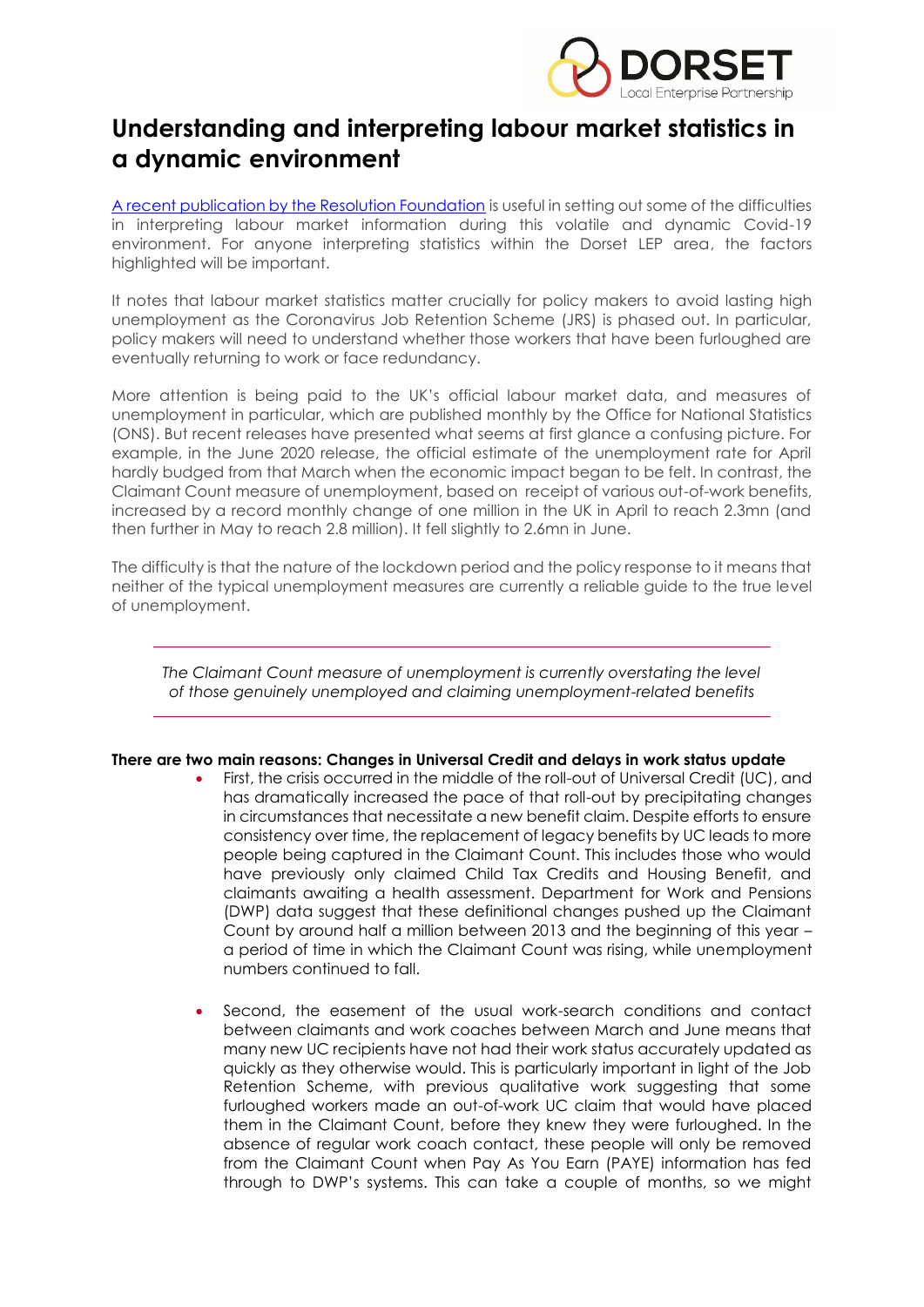expect furloughed workers within the initial Claimant Count surge to move elsewhere. There is a similar story for self-employed claimants receiving Self-Employed Income Support Scheme (SEISS) grants (which will be reported to DWP as income for UC purposes, and so affect this group's inclusion in the Claimant Count) in late May and June.

Analysis of longitudinal survey data suggests that at least 27% (c400,000), and likely many more, of the 1.6 million Claimant Count rise between March and May is accounted for by those still working, furloughed workers, or SEISS recipients. While some of these people will ultimately be thought of as unemployed, it is far from clear that all should be right now. Having also excluded those who were out of work pre-coronavirus but have newly claimed UC (for example, due to a change in a partner's income), the Resolution Foundation estimates that only 45% of the recent Claimant Count rise (700,000 claimants) relates to those newly out of work and not receiving other government support via the JRS or SEISS.

Some of this will unwind in the coming months. This makes it very hard to understand whether future changes in the Clamant Count reflect the wider economy. However, it should not be considered a good measure of unemployment at the present time.

*In contrast to the overestimate provided by the Claimant Count, the International Labour Organisation (ILO) measure of unemployment in April will have underestimated any increase in unemployment. The ILO unemployment measure classifies a person without a job as unemployed if they are out of work, actively looking for work, and available to start; if not, then they are classed as economically inactive.* 

Because of the nature of the hard lockdown period in the first few months of the crisis and the collapse in vacancies it caused many people who did not have a job during April, or who lost self-employed work, did not start looking for work. This is reflected in the fact that while **unemployment did not budge, economic inactivity rose by 425,000 in the month to April,** driven by those inactive for reasons other than the usual ones, and those who say they want a job. This effect should reduce as the lockdown eases.

So the official measure of unemployment understates its current level, and may overstate any worsening in the true level of unemployment.

**It would therefore be more sensible to use the employment rate**, rather than either of these measures of unemployment, as the key indicator of the state of the labour market.

## **Employment rate statistics**

The monthly ONS release provides two estimates on the number of people in employment at a regional and national level. Unfortunately, the employment rate derived through the Labour Force Survey at a local authority/local enterprise partnership level is only updated on a quarterly basis. PAYE real-time data is not currently available at a local authority level:

- **Labour Force Survey** (LFS, which can be split into employees and the selfemployed) and
- **PAYE** real-time data (which only captures employees).

However, the particular nature of the lockdown period, combined with the policy response (in the form of the JRS), means that neither of these measures is currently a reliable guide to the amount of productive work being done.